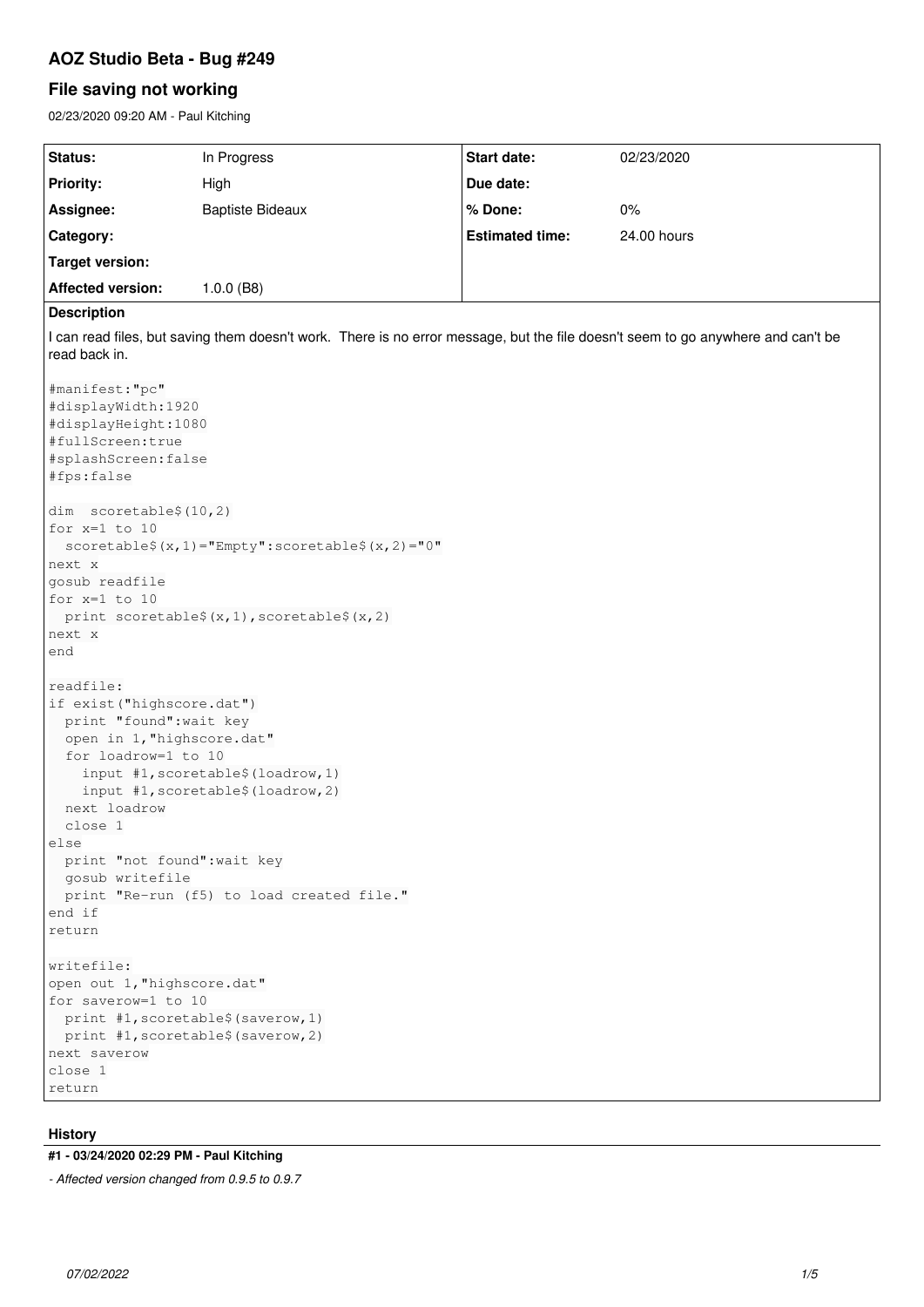I keep hearing that file saving is supposed to be working, but I've never been able to get any file to save and re-load.

This program still doesn't find the file. Even if you edit out the 'if exists' parts and just try to load it regardless, you get a file not found.

#### **#2 - 09/14/2020 12:56 PM - Laurant Weill**

*- Priority changed from Normal to High*

## **#3 - 09/14/2020 01:56 PM - Brian Flanagan**

- *Status changed from New to In Progress*
- *Estimated time set to 24.00 h*

This is working now, but probably not as you expect. Due to security restrictions, files are being saved to the web browser cache instead of the local application folder. The Exist function is not looking there at the moment, so yes, you will need to bypass that right now.

WARNING 1: Since files are now stored to the web browser cache, if you clear the browser cache, they'll be gone, so be careful of your browser's cache options!

WARNING 2: The browser's application: area is shared by ALL of your AOZ applications, so be aware that if you have the same filenames, your file for one application will be over-written by the other. (If game1 and game2 both have highscore.dat, you'll have problems. For now, just make sure you name them differently: game1\_highscore.dat, game2\_highscore.dat

We are working on a way to make it so we can save to the local application's folder, but for now, this is the work-around.

### **#4 - 09/14/2020 02:01 PM - Brian Flanagan**

*- Affected version changed from 0.9.7 to Beta RC2*

I modified your test program, and tested in in the current version: Beta RC2.

```
#manifest:"pc"
#displayWidth:1920
#displayHeight:1080
#fullScreen:true
#splashScreen:false
#fps:false
dim  scoretable$(10,2)
fn$= "highscore.dat"
Print Dir$
Print "------ (actually in browser cache)"
Dir
Print "------"
Print "Press any key to start."
Wait Key
// Create hiscores file
for x=1 to 10
   scoretable$(x,1)="Empty":scoretable$(x,2)=Str$(x)
next x
gosub writefile
// Show what we just created
Print "Created (or over-wrote)";fn$;", contents: "
gosub printtable
Print
// Clear the table before reading it back in.
for x=1 to 10
   scoretable$(x, 1)="" : scoretable$(x, 2)=""
next x
// Read the table back from the file.
gosub readfile
Print "Read ";fn$;" contents:"
gosub printtable
End
printtable:
for x=1 to 10
 print scoretable$(x,1), scoretable$(x,2)
next x
return
```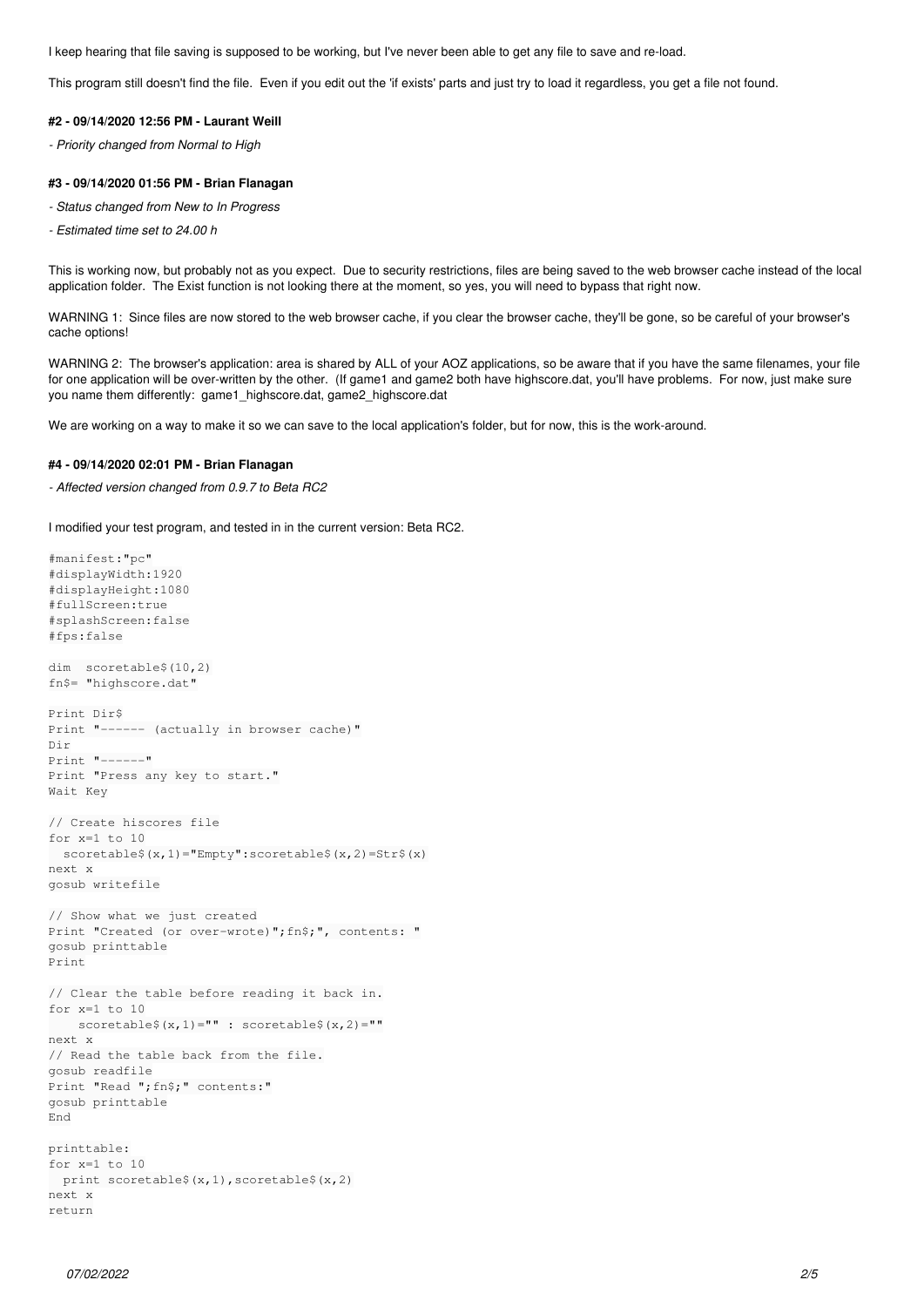```
readfile:
// if exist("highscore.dat")
//  print "found":wait key
    open in 1,fn$
    for loadrow=1 to 10
       input #1,scoretable$(loadrow,1)
        input #1,scoretable$(loadrow,2)
    next loadrow
    close 1
    /*
else
    print "not found":wait key
    gosub writefile
    print "Re-run (f5) to load created file."
end if
*/
return
writefile:
open out 1,fn$
for saverow=1 to 10
   print #1,scoretable$(saverow,1)
    print #1,scoretable$(saverow,2)
next saverow
close 1
return
```
#### **#5 - 06/11/2021 07:23 AM - Brian Flanagan**

*- Assignee changed from Francois Lionet to Baptiste Bideaux*

*- Affected version changed from Beta RC2 to 1.0.0 (B8)*

Re-tested in 1.0.0 (B8) June 3. Still fails. Here's a simpler example:

Open Out 1,"MyFile.dat" ' Should open "MyFile.dat" on default file system. Print #1,"test" ' Gets File Not Opened error (ever after Open Out succeeds) Close 1 ' Close also fails even after Open Out. Dir ' Should show directory of default file system with "MyFile.dat" in it.

The above fails at Print  $#1$ 

If that line is commented, then it fails at Close 1 My guess is therefore that probably (although no error was displayed), Open Out probably failed, or failed to do something it needed to to tell the other file commands that the file is open and ready for writing.

### **#6 - 09/19/2021 06:01 PM - Paul Kitching**

This all seems to be working in Beta 10. I can't change the status to closed while it's "In Progress"

#### **#7 - 10/01/2021 10:39 PM - malcolm harvey**

Brian Flanagan wrote in [#note-5](#page--1-0):

Re-tested in 1.0.0 (B8) June 3. Still fails. Here's a simpler example: Open Out 1,"MyFile.dat" ' Should open "MyFile.dat" on default file system. Print #1,"test" ' Gets File Not Opened error (ever after Open Out succeeds) Close 1 ' Close also fails even after Open Out. Dir ' Should show directory of default file system with "MyFile.dat" in it.

The above fails at Print  $#1$ 

If that line is commented, then it fails at Close 1

My guess is therefore that probably (although no error was displayed), Open Out probably failed, or failed to do something it needed to to tell the other file commands that the file is open and ready for writing.

I still find it wont write anything if the file exists or not in Beta 10 same as Brian.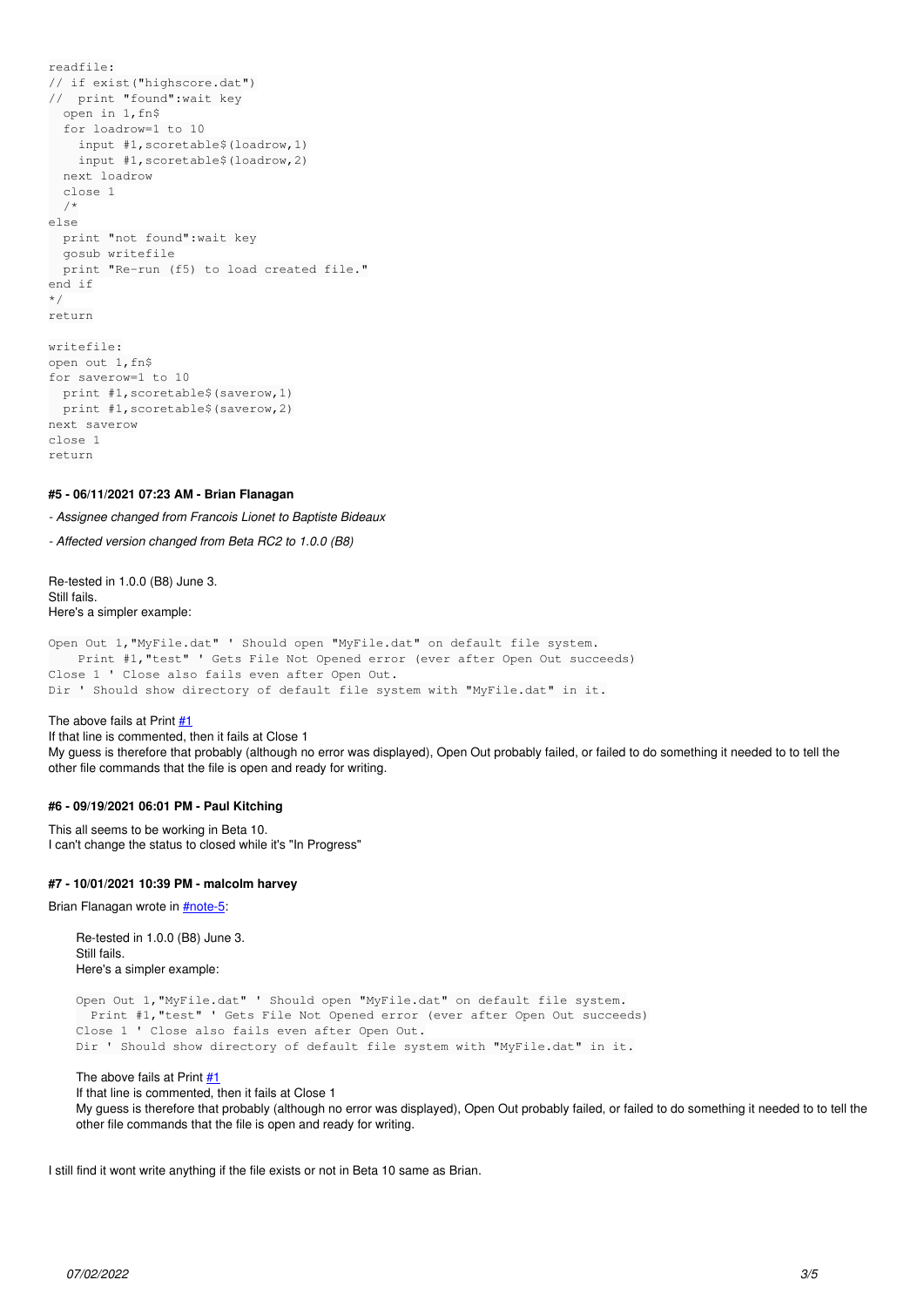#### **#8 - 10/01/2021 10:50 PM - malcolm harvey**

The Reading tho works fine from disk. Note: I did test mine and pauls code again, (Pauls below) it does seam to say as mine it reads and writes ok but, writing where ok if its working then it is working in browser cache/memory ok as paul confirms in vivaldi <https://discord.com/channels/653893653940404224/777642924275400715/893549838438924298> but yeah not to real disk at all still at this point. (Nothing writes from application but as brian points out above still that is wip).

#splashScreen:false print "Current directory:";dir\$ Open Out 1,"test.txt" Input "Please enter your name ";name\$ Print  $#1$ , name\$ Close 1 print "File written, now reading..." name\$="blank" Open In 1,"test.txt" Input  $#1$ , name\$ Print "Hello ";name\$ Close 1

..

#### **#9 - 10/01/2021 10:51 PM - malcolm harvey**

update: (Nothing writes to application but as brian points out above still that is wip).

# **#10 - 12/18/2021 09:47 PM - malcolm harvey**

Tested writing again, still in Rel 1.0 beta 11 wont write to actual file.

```
..
#splashScreen:false
Print "Current directory:";dir$ //Application direction for files read/write
print ""
dim mapposloc$(10) \frac{1}{2} //(mapposloc) access file can be 10 positions (numbers)
     nextword$=""
                                                                              //Read.....from a file mapposloc.txt to array mapposloc$().
       Open in 1,"mapposloc.txt"         // Open the (mapposloc) access file
                                                                                // Sequential file handling
 For n = 1 to 10 //mapposloc.txt has 10 items
               Input #1,nextword$             // Input from file or read to program memory each item in sequence from
  file number 1 into nextword, (#1)
                mapposloc$(n) = nextword$      //Place in element n of the array, mapposloc$(n) 1-10
        print nextword$ //print them to see on screen
                wait key
       Next
        print "first bit done, reading in 10 words"
              print ""
           print ""
     Close 1                            // Close the word list file
   print mapposloc$(1) \qquad //now print the words out from array
        wait key
    print mapposloc$(2) //what we read in
        wait key
        print mapposloc$(3)
       wait key
     print "second bit done,print to screen what we read frist 3 words"
     wait key
       print ""
     print ""
```